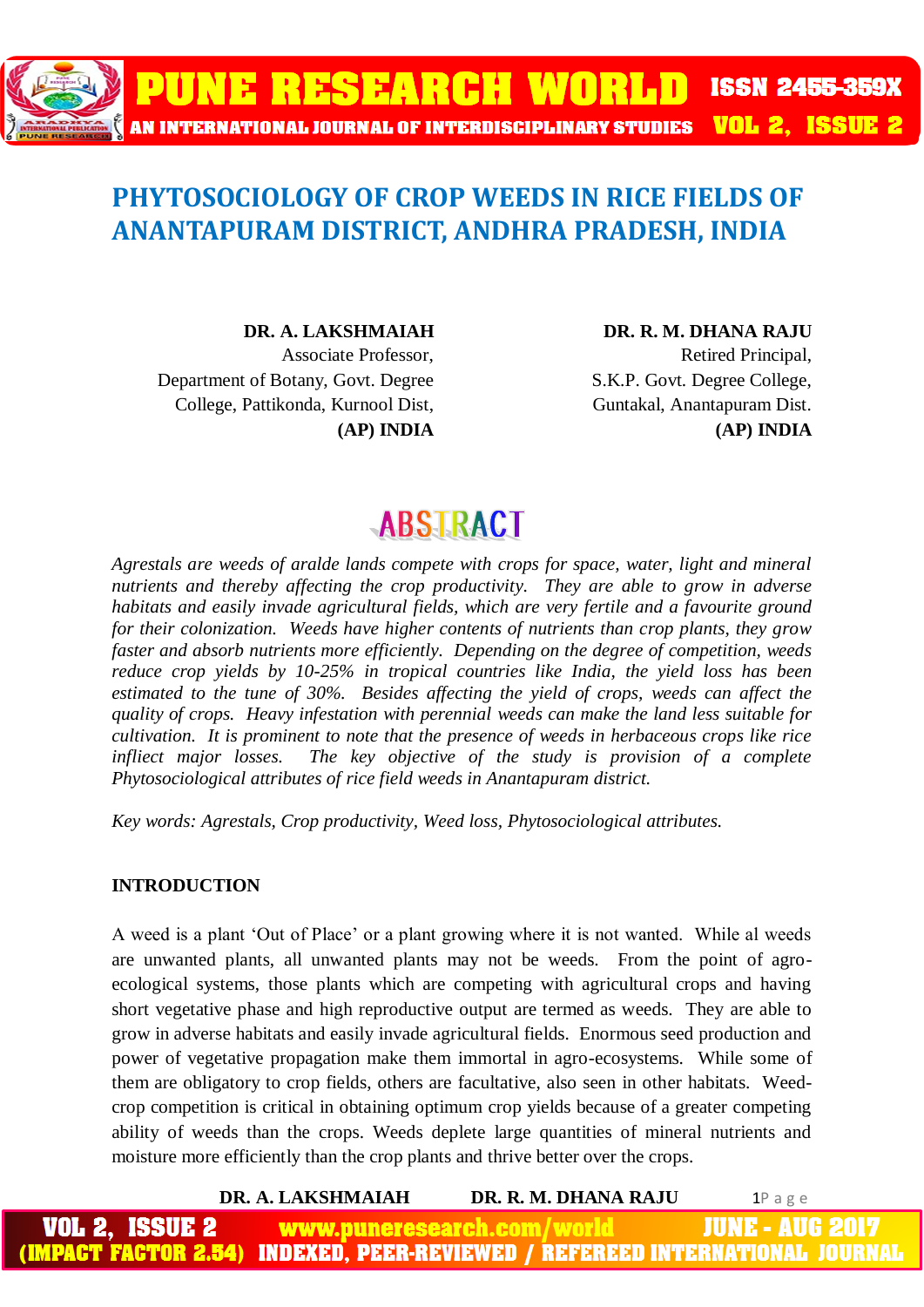With the introduction of several economically important Plants, Seeds of many obnoxious weeds also got mixed up and firmly established on the new soil and spread rapidly in different areas. Despite of using modern mechanical methods, weeds are still posing major problems for the success of weeds is attributed for their biodiversity. The effective use of control measures, whether cultural or Chemical, requires an appreciation of the biological characteristics of the weeds concerned. For weeds, especially those reproduce by seeds the time of their germination, fruit-setting is an important aspect from the point of their control. Hence, correct identification of the weed species and knowledge on Phytosociological attributes of the same are of Primary concern in weed control measures.

The weeds of rice crop encountered during the four phases of study i.e, Pre-plough, 15 days, 45 days and 60 days. All the quantitative characters, abundance, density, frequency were determined for all the weed species encoutntered during four phases of the crop.

### **MATERIALS AND METHODS:**

The Phytosociological studies were adopted for the weeds of Paddy (Oryza sativa L.) fields. The rice variety of with a duration of 110-115 days was selected for the Phytosociological investigation. Three field sites with in a radius of 5 Km were identified. All the weeds encountered in the sample plots were carefully collected and identified. Random quadrate method was adopted for studying Phytosociological attributes of weeds. In each field site, five quadrates of 50 cm<sup>2</sup> were laid down and hence a sum of 15 quadrates. The quadrates were laid down four times for each crop based on their Phenology and crop duration. All the plant species encountered in quadrates were listed.

The Phytosociological attributes abundance, density, frequency and their relative values and Importance value Index (IVI) are calculated following the Principles of Curtis and Mc Intosh (1950), Misra(1968) and Mueller – Dombois and Ellenberg(1974).

| <b>Abundance</b>    | Total number of individuals of each species                                                |            |
|---------------------|--------------------------------------------------------------------------------------------|------------|
|                     | Total number of sampling units in which species occurred                                   |            |
| <b>Density</b>      | Total number of individuals in all sampling units                                          |            |
|                     | Total number of sampling units studied                                                     |            |
|                     | Number of sampling units in which species occur                                            |            |
| Frequency $(\% )$ = | Total number of sampling units                                                             | x100       |
|                     | <b>Importance Value Index</b> = Relative Density + Relative Frequency + Relative Dominance |            |
|                     | DR. A. LAKSHMAIAH<br>DR. R. M. DHANA RAJU                                                  | $2P$ a g e |
| ICQII - D           | <b>ELECTRIC SACRAMENTATION AND MASSA FILIPS A</b>                                          |            |

<u>ICTOR 2.54) INDEXED. PEER-REVIEWED / REFEREED INTERNATIO</u>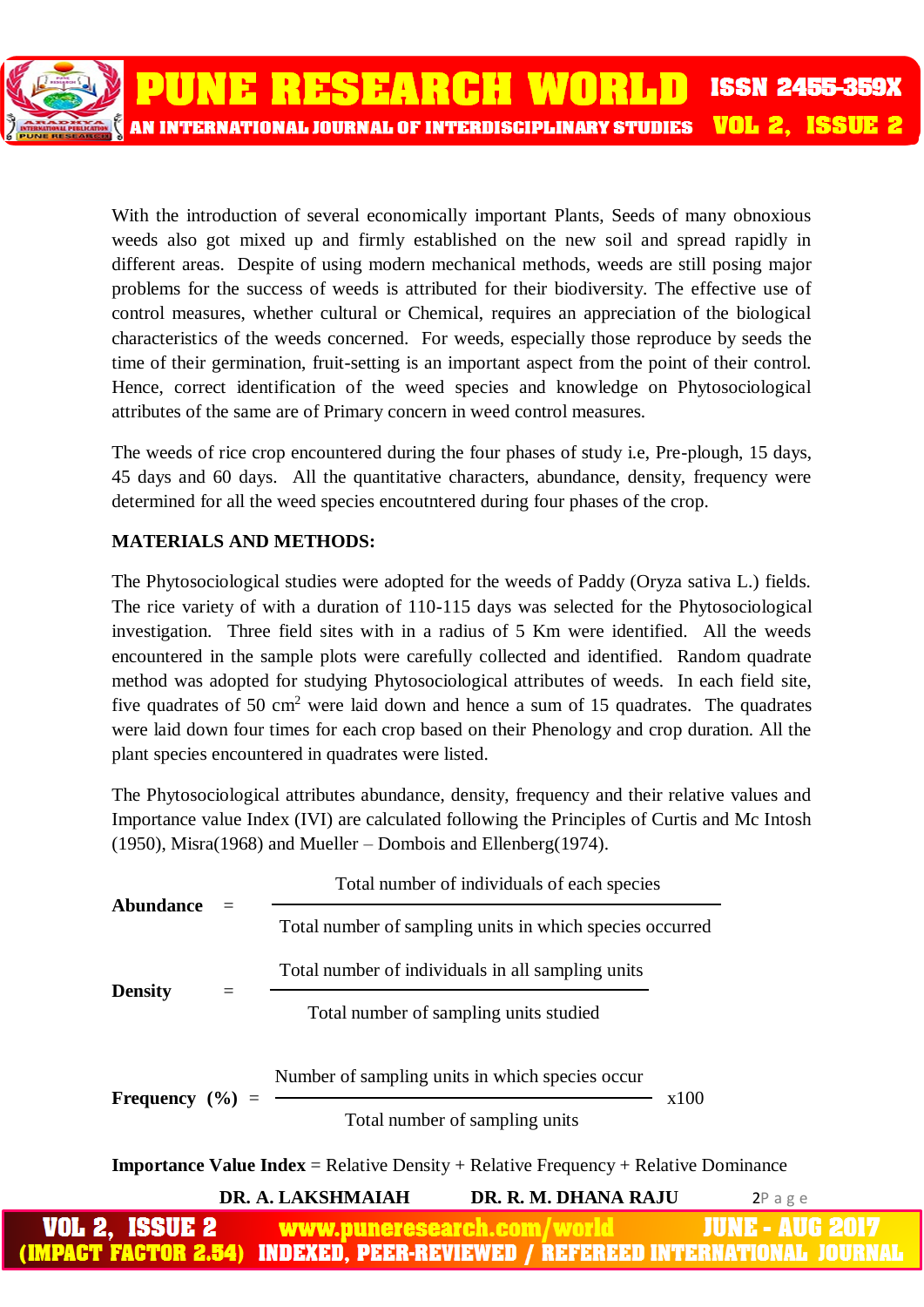AN INTERNATIONAL JOURNAL OF INTERDISCIPLINARY STUDIES

**RESEARCH WO** 

Value of individual species

#### **Relative value**

Total values of all species

#### **RESULTS AND DISCUSSION:**

In the present study, a total of 25 plant taxa were identified as weeds in the paddy fields of the study area. All the weed species ere recorded from 15 quadrates combining all phases of crop cycle. 22 species were known to encounter during pre-plough phase of the crop. During the second phase 11 species were seen in all the quadrates. While after 45 and 60 days, 5 and 13 weed species were recorded respectively.

#### **Table: Weed Taxa of Paddy fields in Anantapuram District**

| Sl.No          | <b>Name of the Species</b> | <b>Family</b>    |
|----------------|----------------------------|------------------|
| $\mathbf{1}$   | Cleome viscosa             | Cleomaceae       |
| $\overline{2}$ | Portulaca quadrifida       | Portulacaceae    |
| $\overline{3}$ | Ammania baccifera          | Lythraceae       |
| $\overline{4}$ | A. multiflora              | Lythraceae       |
| 5              | Trianthema portulacastrum  | Aizoaceae        |
| 6              | Dentella repens            | Rubiaceae        |
| 7              | Eclipta prostrata          | Asteraceae       |
| 8              | Spaeranthus indicus        | Asteraceae       |
| 9              | Convoloulus arvensis       | Convoloulaceae   |
| 10             | Physalis minima            | Solanaceae       |
| 11             | Bacopa monnieri            | Scrophulariaceae |
| 12             | Phyla nodiflora            | Verbenaceae      |
| 13             | Alternanthera sessilis     | Amaranthaceae    |
| 14             | Chrozophora rottleri       | Euphorbiaceae    |
| 15             | Croton bon-plandianum      | Euphorbiaceae    |
| 16             | Commelina benghalensis     | Commelinaceae    |
| 17             | Chloris inflata            | Poaceae          |
| 18             | Cynodon dactylon           | Poaceae          |
| 19             | Doctyloctenium aegyptium   | Poaceae          |
| 20             | Dichanthium annulatum      | Poaceae          |
| 21             | Echinochloa colona         | Poaceae          |
| 22             | E.crus-galli               | Poaceae          |
| 23             | Panicum repens             | Poaceae          |
| 24             | Paspalum paspaloides       | Poaceae          |
| 25             | Setaria pumila             | Poaceae          |

Every specimen was carefully studies regarding vegetative and reproductive features. Provisional identification was made following "Flora of Presidency of Madras" (Gamble &

**DR. A. LAKSHMAIAH DR. R. M. DHANA RAJU** 3P a g e

**ISSN 2455-359X** 

**VOL 2, ISSUE 2** 

www.puneresearch.com AUF **INDEXED. PEER-REVIEWED /** REFEREED INTERNA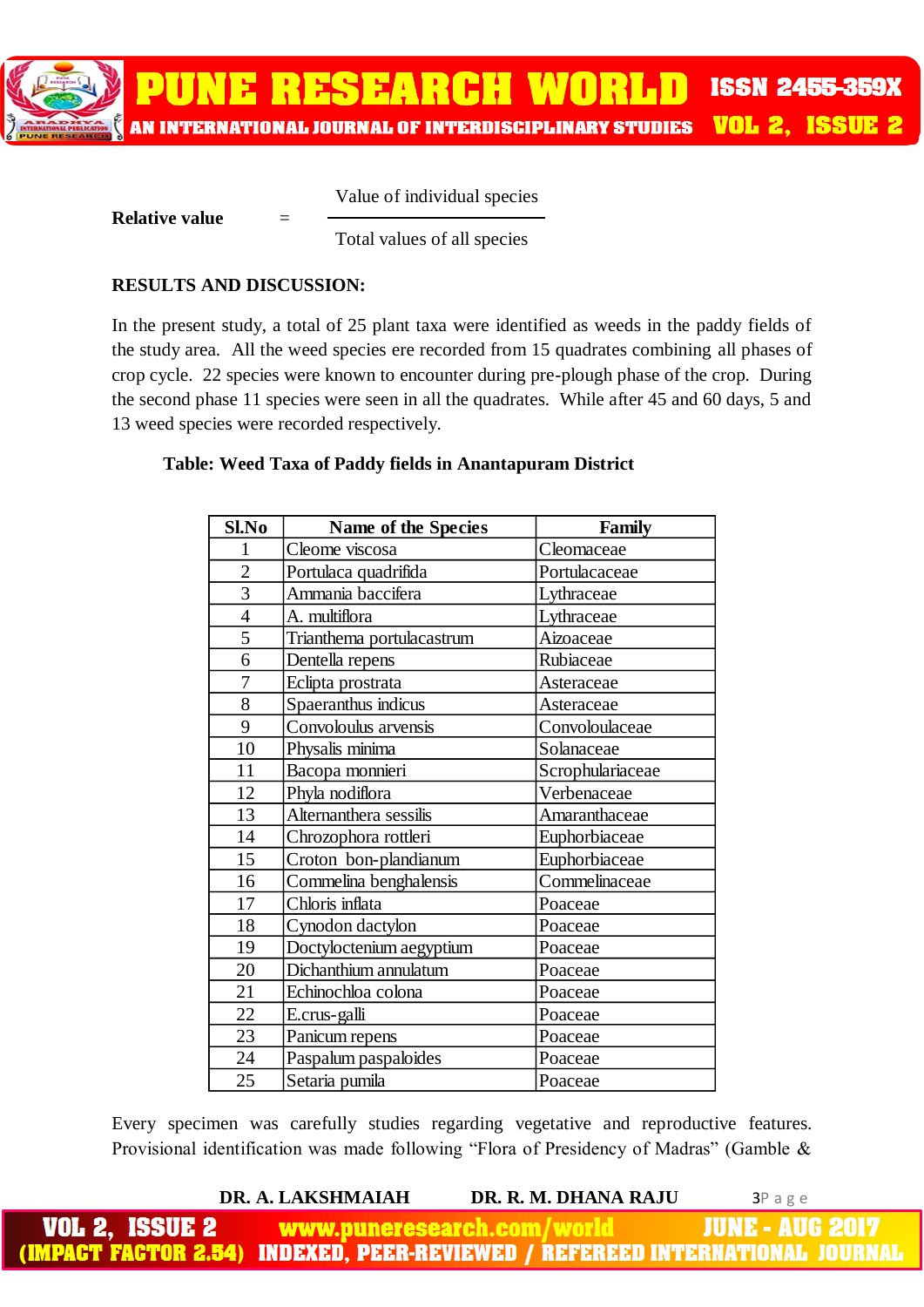

Fischer, 1915-1935) and other local floras. All the plant families are arranged in sequence following Bentham and Hooker's classification (1862-1883) with certain exceptions to accommodate recent modifications adopted after cronquist (1968).

Dentella repens is identified with maximum abundance value during the pre-plough period. Phyla nodiflora is the most abundant weed after 15 days, Eclipta prostrate after 45 days and chloris inflate is the most abundance after 60 days.

The analysis on distribution pattern of the weed species through abundance to frequency ratio revealed the following results. Of the 22 species recorded in pre-plough phase, 14 has shown contagious distribution, 7 species regular and one species with random distribution patterns. In the second phase, out of 11, 6 species have contagious distribution, 2 species random and 3 regular distribution. In the third phase, of the 5 species all shown contagious. After 60 days, out of 13 species, I have shown contagious, 4 regular and 2 with random distribution.

The IVI calculated for the individual weed species encountered in the paddy fields revealed interesting results. Echinochloa crus-galli is the most important species in the pre-plough phase followed by cynodon doctylon. After 15 days Echinochloa crus-galli appeared important followed by E.colona. E.crus-galli has become the most important weed, followed by E.colona are identified as the most important weed species even after 45 days and 60 days of the crop. From the results obtained, it is clearly established that exclusively aquatic weeds are appeared important in paddy fields.

The analysis on the frequency classes of the weed species encountered in paddy fields reveals that, in the first phase the frequency class A is represented by 18 species, out of 22 recorded followed by 2 species under B and C class. In second phase, A and B class represented with 5 species. In the third Phase, 3 in A and C classes. After 60 days, out of 13 species, 11 were under A, one each in B and C classes. No species in any of the phase D and E classes. From the results, it is clearly established that most of the weed species encountered fall under A, B and C frequency classes and hence the weed vegetation is relatively heterogenous.

| Frequency     | <b>Phase</b> |   |  |  |  |  |  |  |  |  |  |  |  |  |
|---------------|--------------|---|--|--|--|--|--|--|--|--|--|--|--|--|
| class         |              | Ш |  |  |  |  |  |  |  |  |  |  |  |  |
| A $01 - 20$   |              |   |  |  |  |  |  |  |  |  |  |  |  |  |
| $B \ 21 - 40$ |              |   |  |  |  |  |  |  |  |  |  |  |  |  |
| $C$ 41 – 60   |              |   |  |  |  |  |  |  |  |  |  |  |  |  |
| D $61 - 80$   |              |   |  |  |  |  |  |  |  |  |  |  |  |  |
| $E$ 81 - 100  |              |   |  |  |  |  |  |  |  |  |  |  |  |  |
|               |              |   |  |  |  |  |  |  |  |  |  |  |  |  |

Table: Frequency classes of Weed species

#### **Frequency Formulae**

I A>B>C>D>E

|                       | DR. A. LAKSHMAIAH | DR. R. M. DHANA RAJU       | 4Page                                                                        |
|-----------------------|-------------------|----------------------------|------------------------------------------------------------------------------|
| <b>VOL 2, ISSUE 2</b> |                   | www.puneresearch.com/world | <b>NUME - AUG 2017 \</b>                                                     |
|                       |                   |                            | (IMPACT FACTOR 2.54) INDEXED, PEER-REVIEWED / REFEREED INTERNATIONAL JOURNAL |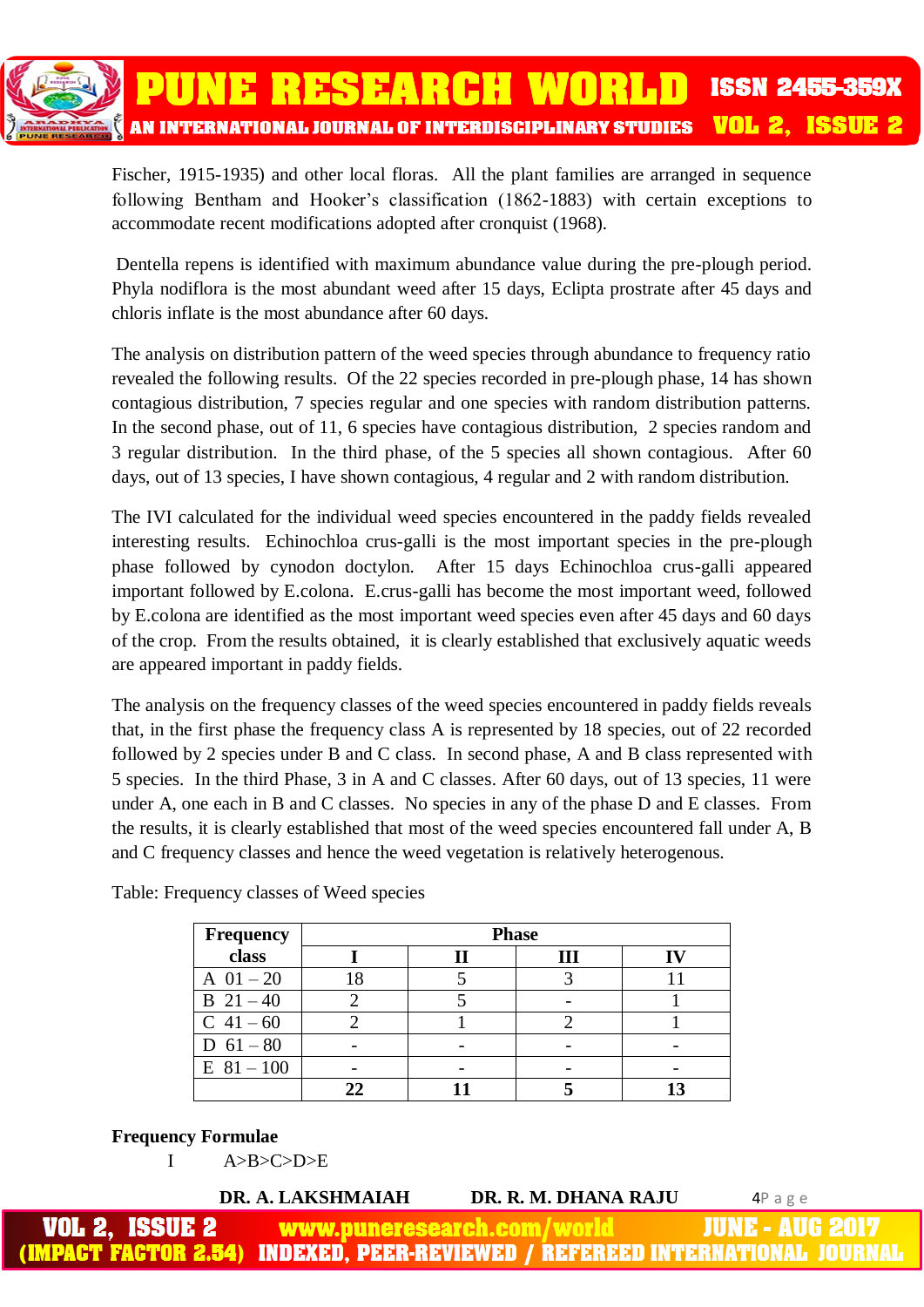**E RESEARCH WORLD ISSN 2455-359X VOL 2, ISSUE 2** AN INTERNATIONAL JOURNAL OF INTERDISCIPLINARY STUDIES

- II  $A>B>C>D=E$
- III A>B<C>D=E
- IV A>B=C>D=E

#### **TABLE : PHYTOSOCIOLOGICAL ATTRIBUTES OF RICE CROP WEEDS - 1**

| S.              | <b>Name of the Species</b><br>No.<br><b>TNI</b> |                | Pre-Plough     |                |     | 15 days                  |                |     |    |                          | 45 days                  |                              |                          | 60 days                  |                              |                          |     |  |
|-----------------|-------------------------------------------------|----------------|----------------|----------------|-----|--------------------------|----------------|-----|----|--------------------------|--------------------------|------------------------------|--------------------------|--------------------------|------------------------------|--------------------------|-----|--|
|                 |                                                 |                | A              | D              | F   | <b>TNI</b>               | A              | D   | F% | <b>TNI</b>               | A                        | D                            | F%                       | <b>TNI</b>               | A                            | D                        | F%  |  |
| 1               | Cleome viscosa                                  | 4              | 1              | 0.3            | 27  | $\blacksquare$           | ٠              | ٠   | ä, | ÷,                       | $\overline{\phantom{a}}$ | $\frac{1}{2}$                | $\overline{\phantom{0}}$ |                          | $\overline{\phantom{a}}$     | $\overline{\phantom{a}}$ |     |  |
|                 | Portulaca quadrifida                            | 3              | $\mathbf{1}$   | 0.2            | 20  | $\overline{a}$           | $\overline{a}$ | ÷,  |    | $\overline{a}$           | ÷.                       | $\overline{a}$               | L,                       | $\overline{a}$           | ÷,                           |                          |     |  |
|                 | 3 Ammannia baccifera                            | 3              | 1.5            | 0.2            | 13  | 6                        | 1.5            | 0.4 | 27 | ä,                       | $\overline{\phantom{0}}$ | ٠                            | ÷,                       | 3                        | 1.5                          | 0.2                      | 13  |  |
| 4               | Ammannia multiflora                             | ä,             |                | $\blacksquare$ |     | 4                        | 2              | 0.3 | 13 | $\overline{\phantom{a}}$ | $\overline{\phantom{a}}$ | $\overline{a}$               |                          | $\overline{2}$           | 1                            | 0.1                      | 13  |  |
| 5               | Trianthema portulacastrum                       | 5              | 1.7            | 0.3            | 20  |                          | $\frac{1}{2}$  |     | -  |                          |                          | -                            |                          |                          | $\qquad \qquad \blacksquare$ |                          |     |  |
| 6               | Dentella repens                                 | 1              | $\mathbf{1}$   | 0.1            | 6.7 | $\overline{2}$           | 1              | 0.1 | 13 | ÷,                       | $\overline{\phantom{m}}$ | L                            | ÷,                       |                          | $\blacksquare$               |                          |     |  |
| 7               | Eclipta prostrata                               | $\overline{2}$ | $\mathbf{1}$   | 0.1            | 13  | 6                        | 1.5            | 0.4 | 27 | $\overline{c}$           | 1                        | 0.1                          | 6.7                      | 4                        | $\overline{2}$               | 0.3                      | 13  |  |
| 8               | Spaeranthus indicus                             | 1              | $\mathbf{1}$   | 0.1            | 6.7 | ä,                       | $\overline{a}$ |     |    | $\overline{2}$           | 1                        | 0.1                          | 6.7                      | 1                        | 1                            | 0.1                      | 6.7 |  |
| 9               | Convolvulus arvensis                            | 3              | 1              | 0.2            | 20  | $\overline{a}$           | $\overline{a}$ |     |    |                          | ä,                       | $\overline{\phantom{m}}$     |                          |                          | ä,                           |                          |     |  |
| 10              | Physalis minima                                 | 4              | $\overline{2}$ | 0.3            | 13  |                          | $\frac{1}{2}$  | ٠   | ٠  |                          |                          | $\qquad \qquad \blacksquare$ |                          |                          | $\blacksquare$               |                          |     |  |
| 11              | Bacopa monnieri                                 | 1              | 1              | 0.1            | 6.7 | $\overline{2}$           | 1              | 0.1 | 13 | $\overline{a}$           | ٠                        | ٠                            | ÷.                       | $\overline{2}$           | 1                            | 0.1                      | 13  |  |
|                 | 12 Phyla nodiflora                              | 6              | 1.2            | 0.4            | 33  | 4                        | $\overline{c}$ | 0.3 | 13 | ÷,                       | L,                       | ٠                            |                          |                          |                              |                          |     |  |
|                 | 13 Alternanthera sessilis                       | 3              | 1.5            | 0.2            | 13  | 4                        | 1.3            | 0.3 | 20 | ÷,                       | ÷,                       | ÷,                           | ÷,                       | 5                        | 1.7                          | 0.3                      | 20  |  |
| 14              | Chrozophora rottleri                            | 4              | 1.3            | 0.3            | 20  | $\overline{a}$           |                |     |    |                          |                          | $\overline{a}$               |                          |                          |                              |                          |     |  |
| 15I             | Croton bon-plandianum                           | 3              | 1              | 0.2            | 20  | $\overline{\phantom{a}}$ | ٠              | ÷,  | ä, | ٠                        | ۰                        | -                            | ٠                        | $\overline{\phantom{m}}$ | ٠                            |                          |     |  |
| 16              | Commelina benghalensis                          | L,             | $\blacksquare$ | $\overline{a}$ |     | 5                        | 1              | 0.3 | 33 | $\blacksquare$           | $\blacksquare$           | ٠                            | ÷.                       | 4                        | 1.3                          | 0.3                      | 20  |  |
| 17              | Chloris inflata                                 | 2              | 1              | 0.1            | 13  | $\overline{a}$           |                |     |    |                          |                          |                              |                          | $\overline{2}$           | $\overline{2}$               | 0.1                      | 6.7 |  |
| 18              | Cynodon dactylon                                | 8              | $\mathbf{1}$   | 0.5            | 53  | 6                        | $\mathbf 1$    | 0.4 | 40 | 3                        | 1.5                      | 0.2                          | 13                       | $\overline{2}$           | 1                            | 0.1                      | 13  |  |
| 19              | Dactyloctenium aegyptium                        | 4              | $\overline{2}$ | 0.3            | 13  | $\overline{a}$           | $\overline{a}$ |     | Ĭ. |                          |                          | L,                           |                          |                          | ä,                           |                          |     |  |
| 20              | Dichanthium annulatum                           | 2              | $\overline{2}$ | 0.1            | 13  | $\overline{\phantom{a}}$ | $\frac{1}{2}$  | ÷,  | ٠  | Ĭ.                       | ٠                        | $\frac{1}{2}$                | ٠                        | ä,                       | ٠                            | ٠                        |     |  |
| 21              | Echinochloa colonum                             | $\overline{2}$ | 1              | 0.1            | 13  | 8                        | 1.3            | 0.5 | 40 | 10                       | 1.3                      | 0.7                          | 53                       | 8                        | 1.3                          | 0.5                      | 40  |  |
|                 | 22 Echinochloa crus-galli                       | 10             | 1.3            | 0.7            | 53  | 10                       | 1.3            | 0.7 | 53 | 12                       | 1.5                      | 0.8                          | 53                       | 10                       | 1.3                          | 0.7                      | 53  |  |
|                 | 23 Panicum repens                               | $\overline{2}$ | $\mathbf{1}$   | 0.1            | 13  | ä,                       | $\overline{a}$ | L,  |    | $\overline{\phantom{a}}$ | $\overline{\phantom{a}}$ | ٠                            | $\overline{\phantom{0}}$ | $\mathbf{1}$             | 1                            | 0.1                      | 6.7 |  |
|                 | 24 Paspalum paspaloides                         | 1              | 1              | 0.1            | 6.7 |                          | $\overline{a}$ |     | Ĭ. |                          |                          | $\overline{a}$               |                          |                          | ä,                           |                          |     |  |
|                 | 25 Setaria pumila                               | L.             |                | ÷,             |     | ÷,                       | $\overline{a}$ | ÷,  | ÷, | $\overline{a}$           | $\blacksquare$           | ÷,                           | $\overline{\phantom{a}}$ | $\overline{2}$           | 1                            | 0.1                      | 13  |  |
|                 |                                                 |                |                |                |     |                          |                |     |    |                          |                          |                              |                          |                          |                              |                          |     |  |
|                 | TNI = Total Number of Individuals               |                |                |                |     |                          |                |     |    |                          |                          |                              |                          |                          |                              |                          |     |  |
|                 | $A = Abundance$                                 |                |                |                |     |                          |                |     |    |                          |                          |                              |                          |                          |                              |                          |     |  |
|                 | $D = Density$                                   |                |                |                |     |                          |                |     |    |                          |                          |                              |                          |                          |                              |                          |     |  |
| $F = Frequency$ |                                                 |                |                |                |     |                          |                |     |    |                          |                          |                              |                          |                          |                              |                          |     |  |

**DR. A. LAKSHMAIAH DR. R. M. DHANA RAJU** 5P a g e

**VOL 2, ISSUE 2 JUNE - AUG 2017** www.puneresearch.com/world (IMPACT FACTOR 2.54) INDEXED. PEER-REVIEWED / REFEREED INTERNATIONAL JOUF